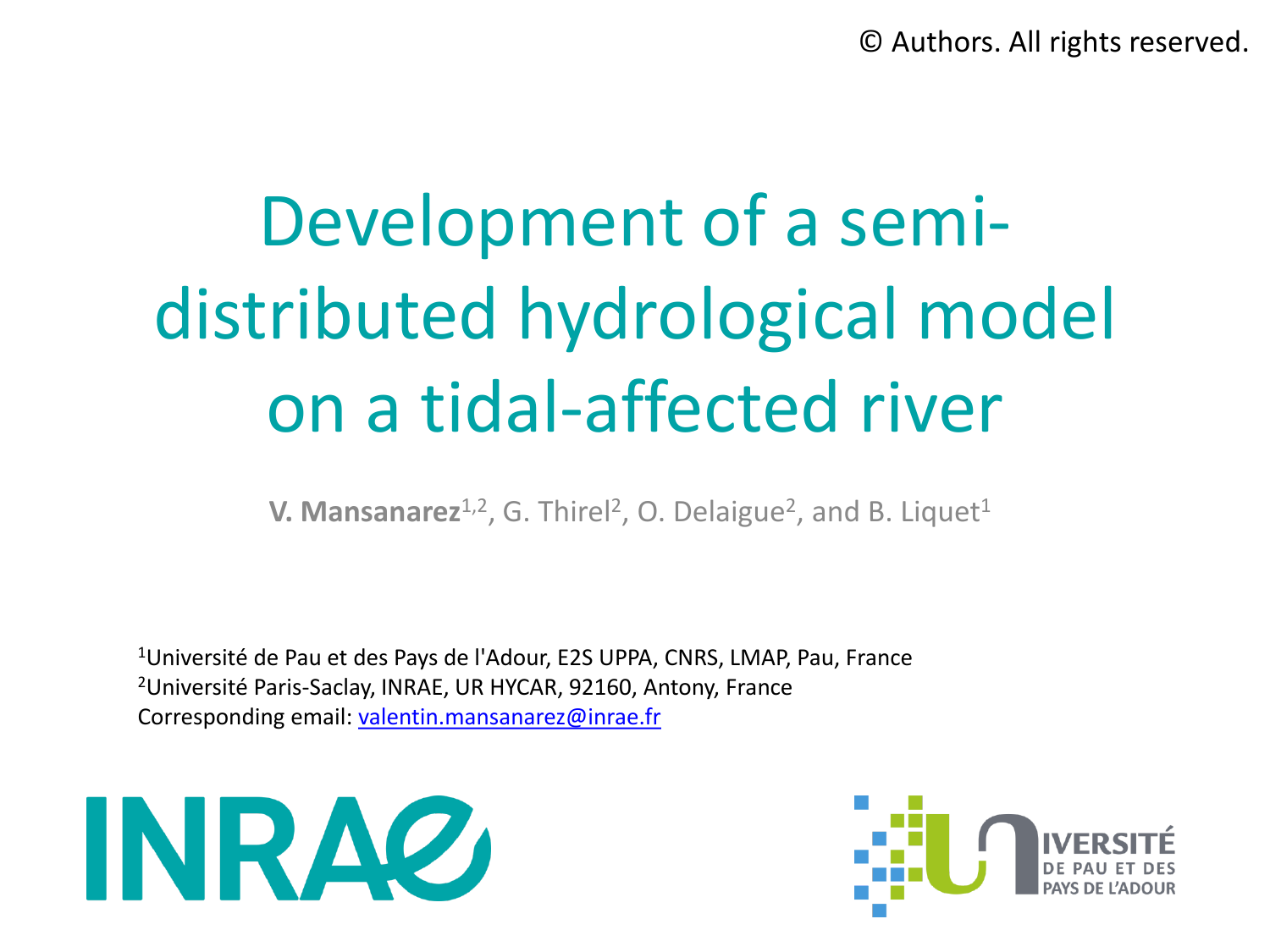Rationale: Accounting for tidal influence in a rainfall-runoff model

- Tidal influence can slow down streamflow or even reverse it at river mouths
- Rainfall-runoff usually do not take into account for tidal influence
- Hydrodynamic models are heavy tools that are CPU and data consuming: they may not be appropriate for nation-wide applications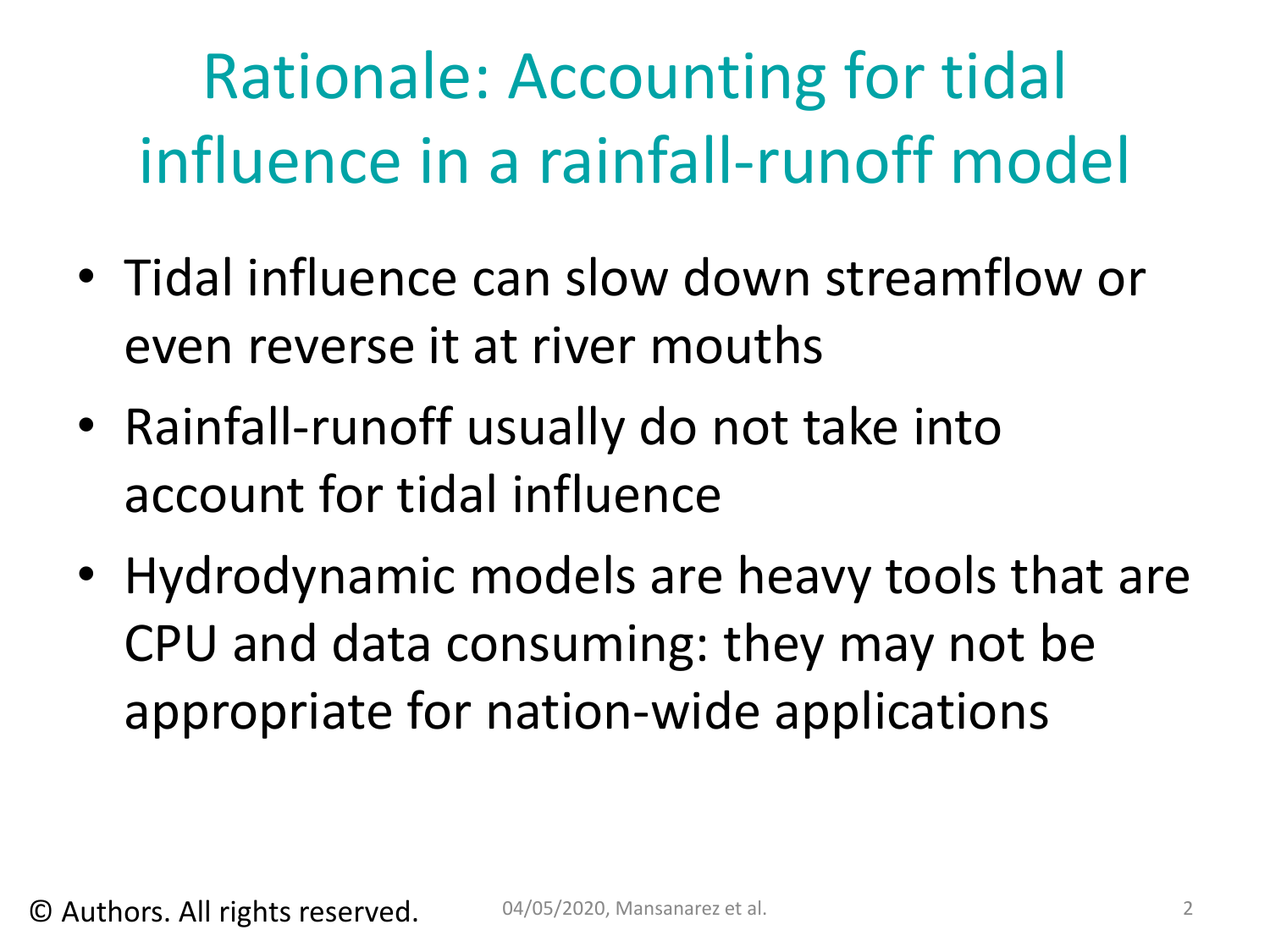#### Study area: the Adour River at Urt

- One ungauged station: the Adour River at Urt
- Flows are affected by strong tidal influence at the Urt station
- 39 gauged stations with available hourly discharge time series

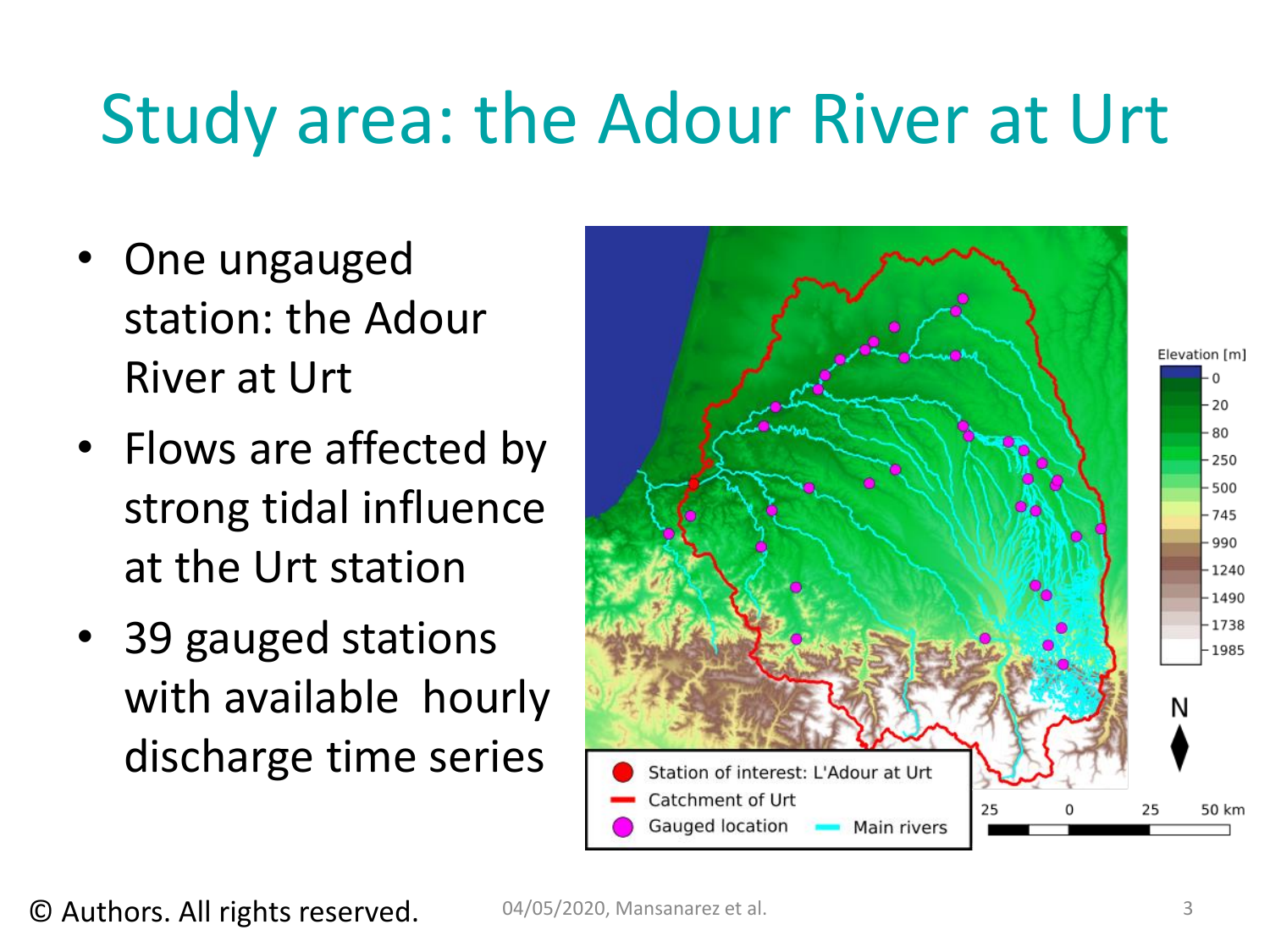## Hydrological modelling (HM)

- GRSD model (Lobligeois et *al.*, 2014), a Semi-Distributed x rainfall-runoff model based on a lumped GR model
- Catchment divided into hydrological units following the drainage network.
- Hydrological units outlets (a)  $GR5J$  $(b)$  GRSD comprise both gauged and ungauged locations, following a predefined maximal size for each unit.
- The GR5H lumped hourly rainfall-runoff model from Le Moine (2008) is applied on each unit.

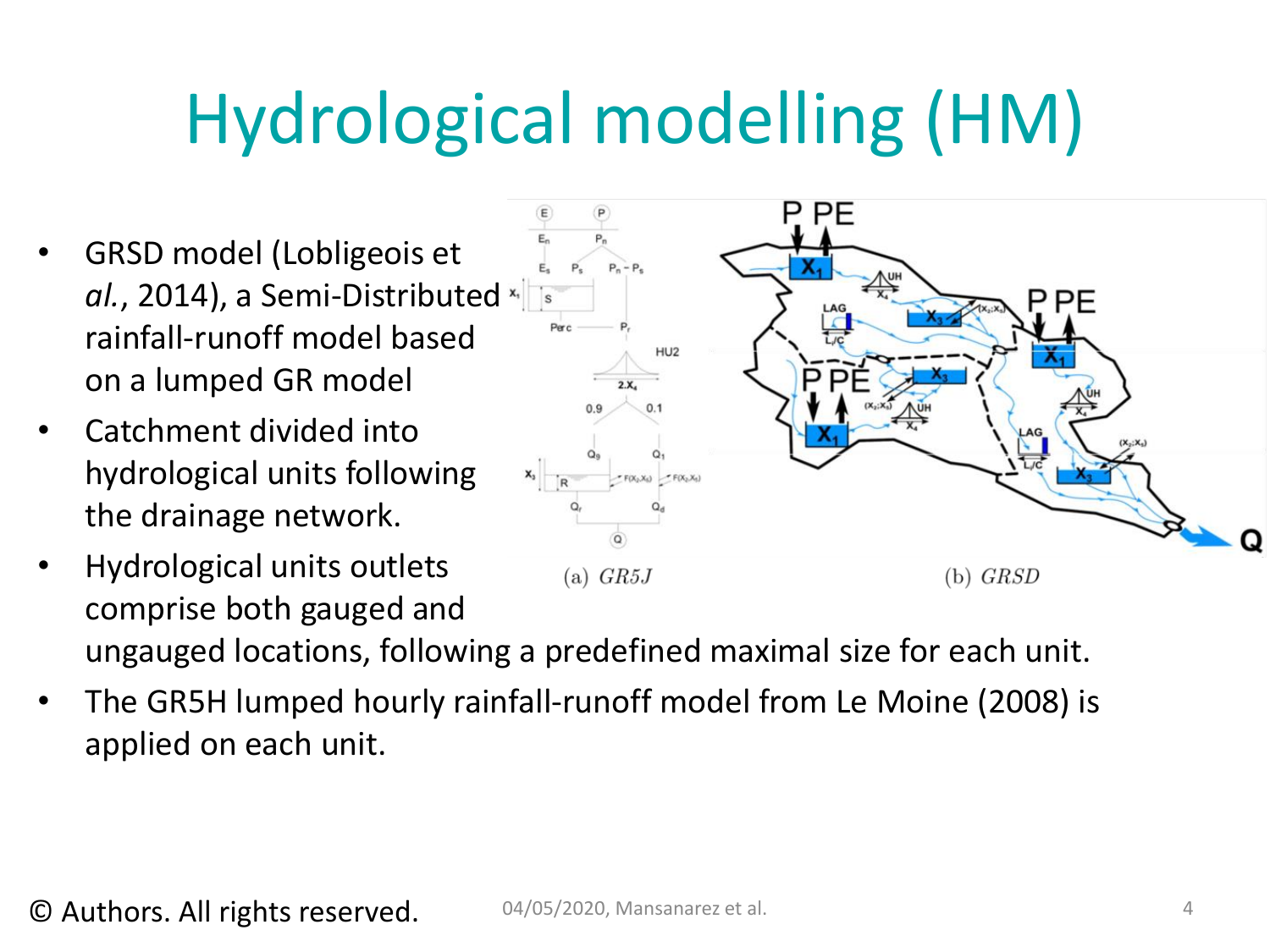## Hydrological modelling (HM)

- Units have their own inputs (P, PET and T) and 5 parameters.
- Their outflows are routed to the downstream unit using a linear lag propagation model adding one free extra parameter: the average flow velocity  $C$ .



Parameter  $C$  is related on each hydrological unit to hydraulic propagation knowing all the hydraulic lengths within the catchment area.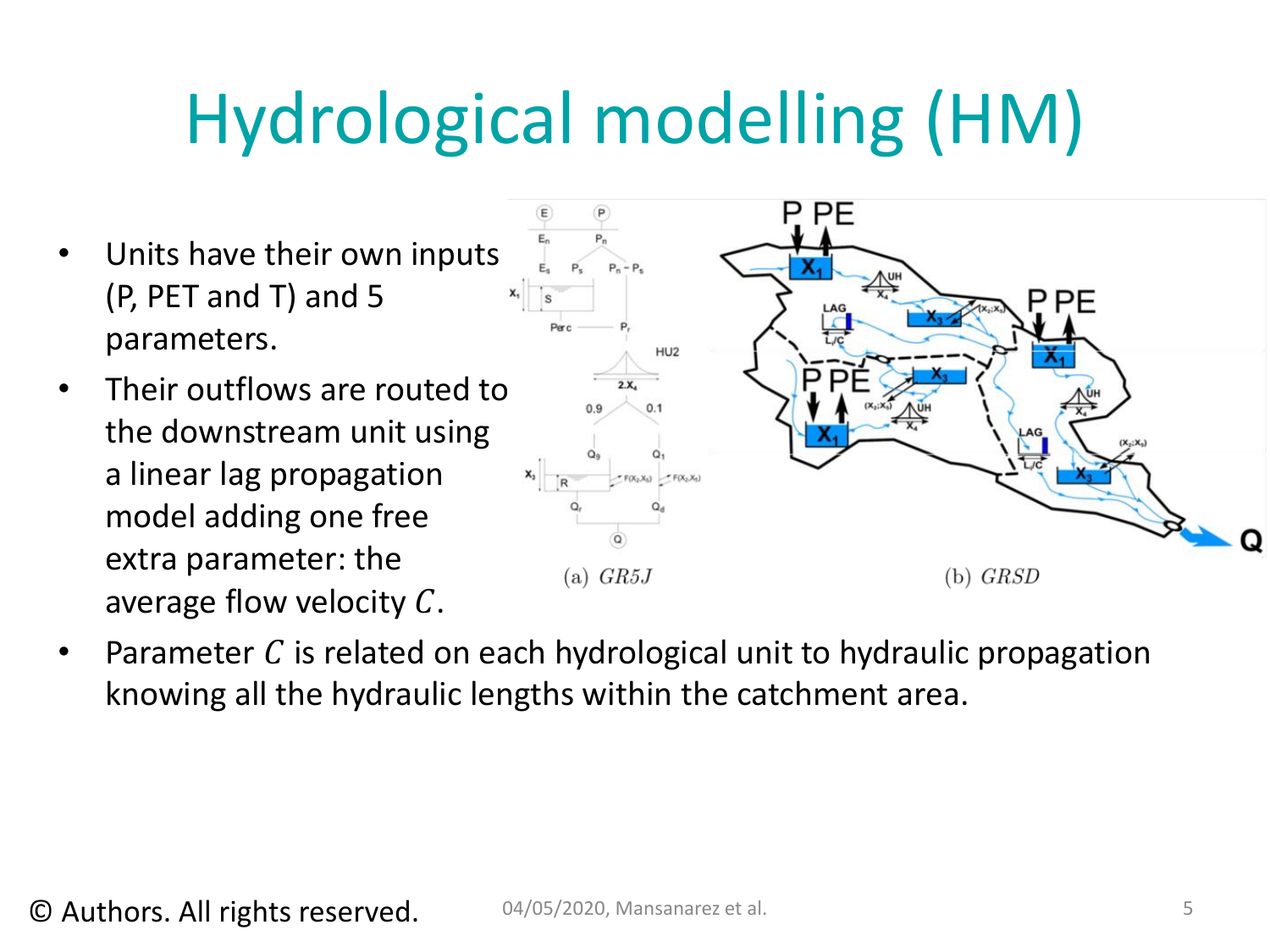## Accounting for tidal influence

- The propagation of the modelled streamflow to the downstream unit is delayed or stopped on each hydrological unit depending of how strong is the tidal influence.
- Use of unit hydrographs to do that

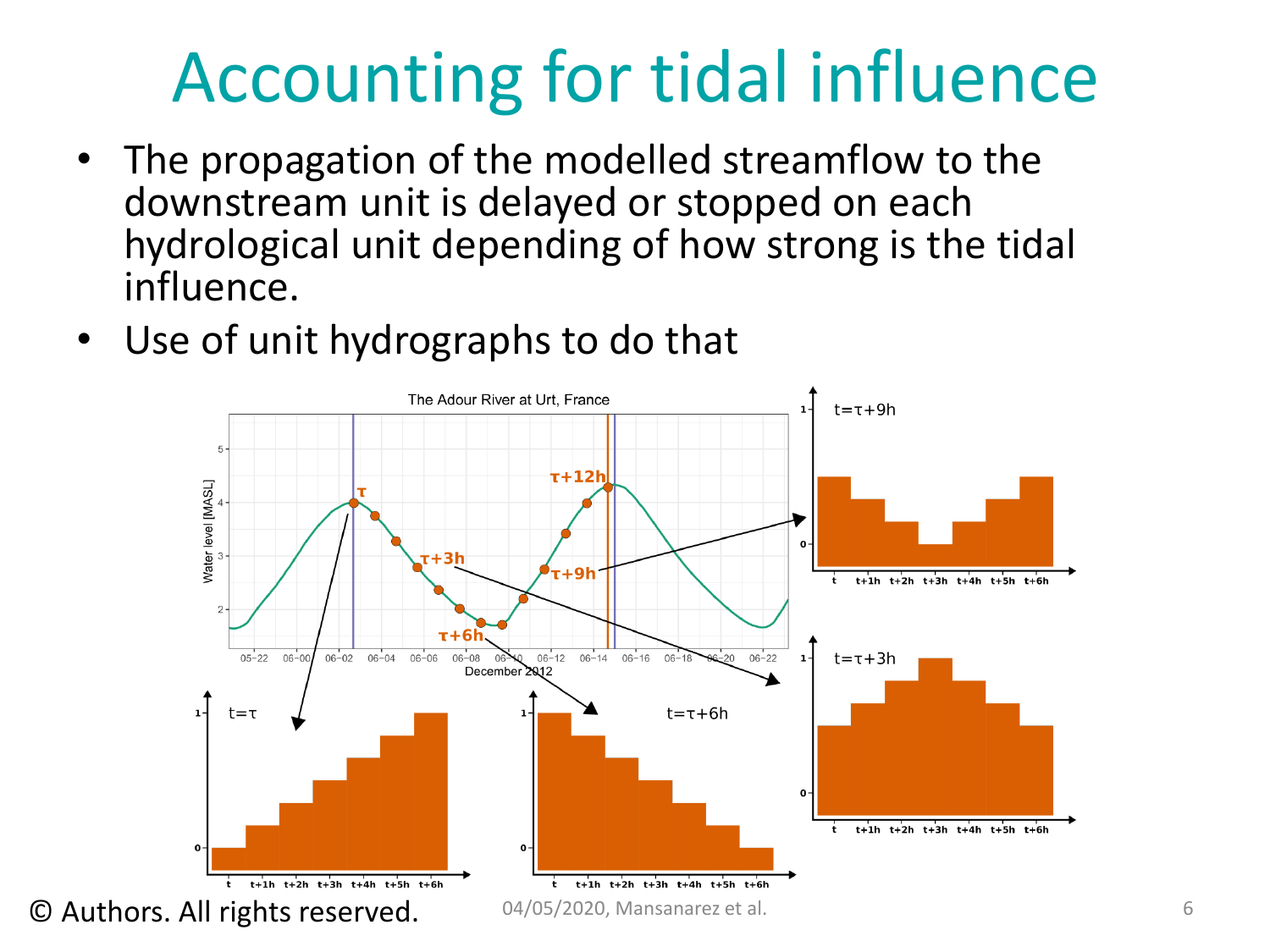## Any suggestion?

- Any reference?
- Any question?

#### Thanks!